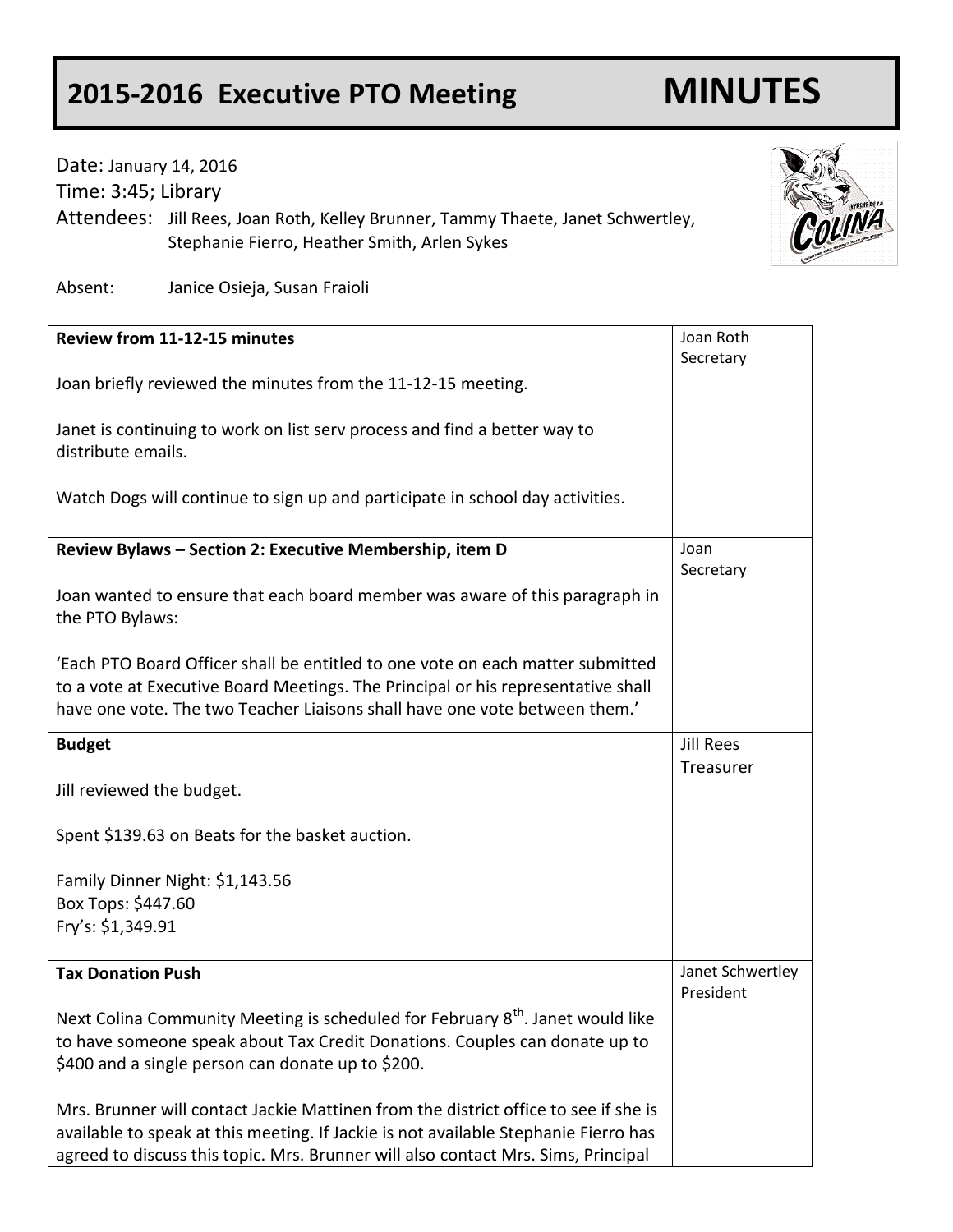| at Centennial Middle School, to attend and speak at this meeting.                                                                                                                                                                                                                                                                                                                                                                                      |                               |
|--------------------------------------------------------------------------------------------------------------------------------------------------------------------------------------------------------------------------------------------------------------------------------------------------------------------------------------------------------------------------------------------------------------------------------------------------------|-------------------------------|
| Janet will confirm the list serv emails are working to email parents about our<br>next Community Meeting and the topics being presented along with Tax Credit<br>Donations. Janet will also send hard copies/flyers home to parents.                                                                                                                                                                                                                   |                               |
| <b>Next Year Recruiting</b>                                                                                                                                                                                                                                                                                                                                                                                                                            | Janet Schwertley<br>President |
| All PTO positions are open for the 2016-2017 school year.                                                                                                                                                                                                                                                                                                                                                                                              |                               |
| Janet has created an open board interest form and a committee form for<br>teachers and Mrs. Brunner to email to parents asking them to sign up and be a<br>part of the PTO.                                                                                                                                                                                                                                                                            |                               |
| Stephanie Fierro has agreed to be the Secretary for the 2016-2017 school year.<br>Stephanie will need to email Joan Roth letting her know her interest in this<br>position for the PTO records.                                                                                                                                                                                                                                                        |                               |
| Kindergarten Orientation is scheduled for January 21 <sup>st</sup> from 6:30-7:30. Mrs.<br>Brunner asked that some (or all) of the PTO be present for this orientation.                                                                                                                                                                                                                                                                                |                               |
| <b>Upcoming Events</b>                                                                                                                                                                                                                                                                                                                                                                                                                                 | Janet Schwertley<br>President |
| <b>Basket Auction - April 1st at 5:30 pm. The first committee meeting is</b><br>scheduled for January 20 <sup>th</sup> to discuss basics.<br>Moms & Muffins - This is scheduled for 2/24. Watch Dogs are handling<br>this event for the moms.<br>Talent Show - January $29^{th}$ at 6 pm. Chick-Fil-A will be available for<br>purchase.<br><b>Father Daughter Dance - February 12<sup>th</sup> at 6 pm. Janet will take photos</b><br>for this event. |                               |
| Mrs. Brunner asked that we decorate for all events the night before if at all<br>possible.                                                                                                                                                                                                                                                                                                                                                             |                               |
| Janet suggested moving the welcome dance to the end of the year in April. This<br>will be discussed for the 2016-2017 school year.                                                                                                                                                                                                                                                                                                                     |                               |
| <b>Movie Night</b>                                                                                                                                                                                                                                                                                                                                                                                                                                     | <b>Jill Rees</b><br>Treasurer |
| Movie Night is scheduled for March 18 <sup>th</sup> .                                                                                                                                                                                                                                                                                                                                                                                                  |                               |
| The cost to rent a screen has increased to \$695. Jill suggested that we think                                                                                                                                                                                                                                                                                                                                                                         |                               |
| about purchasing a screen, projector and sound system for this event vs.                                                                                                                                                                                                                                                                                                                                                                               |                               |
| renting each year. If we purchase this equipment we can always rent to other                                                                                                                                                                                                                                                                                                                                                                           |                               |
| Kyrene Schools. The cost to purchase an inflatable screen and projector is \$800                                                                                                                                                                                                                                                                                                                                                                       |                               |
| (\$400 for each). We could possibly have a DJ handle the sound as well as<br>entertain the parents/kids prior to the movie starting.                                                                                                                                                                                                                                                                                                                   |                               |